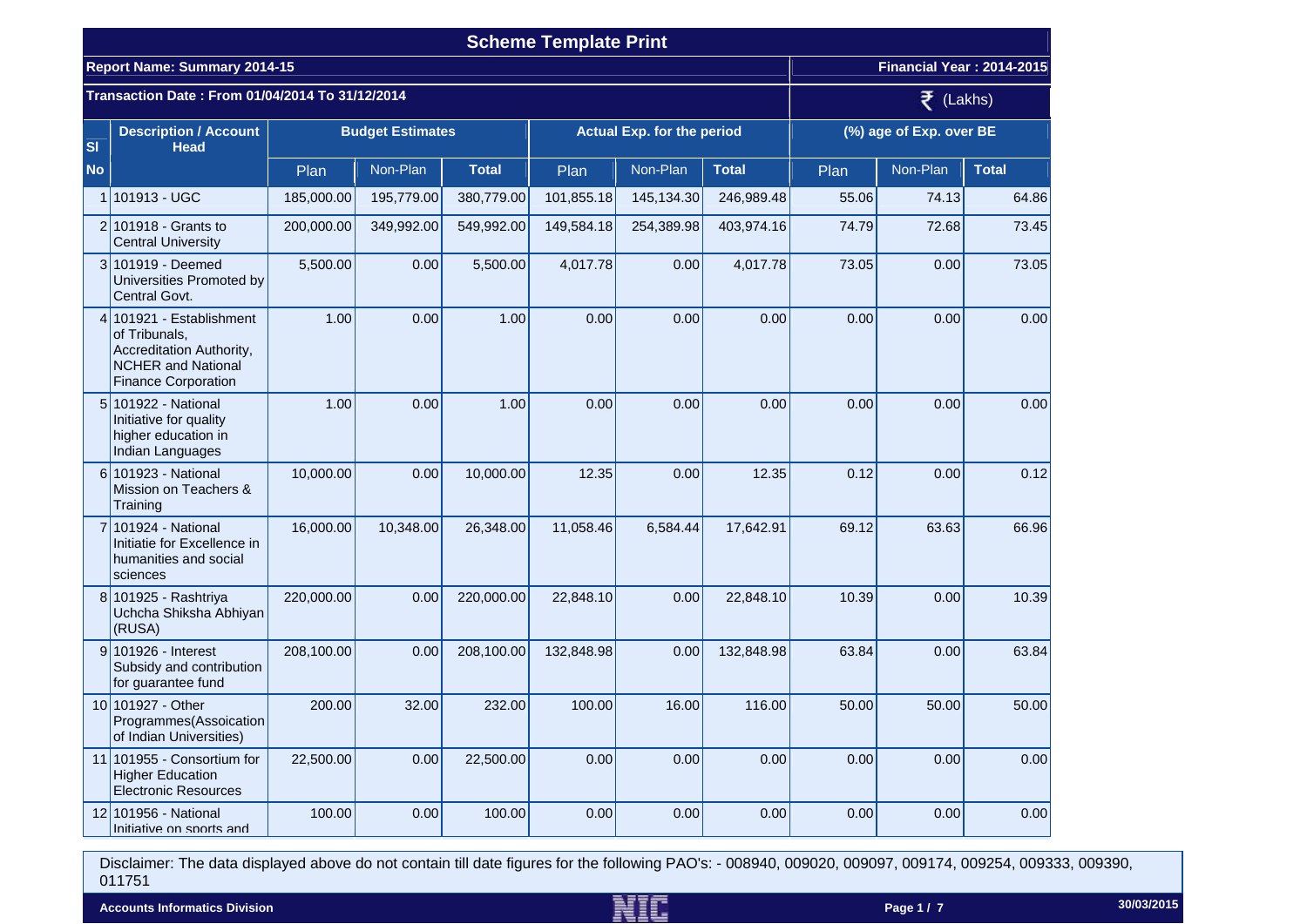| wellness                                                                                                |           |          |           |           |          |           |       |       |       |
|---------------------------------------------------------------------------------------------------------|-----------|----------|-----------|-----------|----------|-----------|-------|-------|-------|
| 13 101957 - Initiative for<br>Global Engagement                                                         | 5,500.00  | 0.00     | 5,500.00  | 1,244.37  | 0.00     | 1,244.37  | 22.62 | 0.00  | 22.62 |
| 14 101958 - National<br>Initiative on inclusion of<br>persongs with disabilities<br>in higher education | 100.00    | 0.00     | 100.00    | 63.00     | 0.00     | 63.00     | 63.00 | 0.00  | 63.00 |
| 15 101959 - National<br>Initiative to foster social<br>responsibility                                   | 101.00    | 0.00     | 101.00    | 0.00      | 0.00     | 0.00      | 0.00  | 0.00  | 0.00  |
| 16 101960 - Assistance to<br>IGNOU & State Open<br><b>Universities</b>                                  | 12,500.00 | 100.00   | 12,600.00 | 8,849.99  | 0.00     | 8,849.99  | 70.80 | 0.00  | 70.24 |
| 17 101961 - Scholarship for<br><b>College and University</b><br><b>Students</b>                         | 24,500.00 | 0.00     | 24,500.00 | 12,849.06 | 0.00     | 12,849.06 | 52.45 | 0.00  | 52.45 |
| 18 101962 - National<br>Mission in Education<br>through ICT                                             | 20,000.00 | 0.00     | 20,000.00 | 7,772.36  | 0.00     | 7,772.36  | 38.86 | 0.00  | 38.86 |
| 19 101963 - Directorate of<br>Hindi.                                                                    | 1,600.00  | 1,321.00 | 2,921.00  | 754.64    | 829.60   | 1,584.25  | 47.17 | 62.80 | 54.24 |
| $20 101964 -$ Commission for<br>Scientific and Technical<br>Terminology                                 | 700.00    | 349.00   | 1,049.00  | 261.59    | 294.05   | 555.65    | 37.37 | 84.26 | 52.97 |
| 21 101965 - Central<br>Institute of Indian<br>Languages,<br>Mysore(Bhartiya Bhasha<br>Sansthan)         | 1,732.00  | 1,301.00 | 3,033.00  | 437.17    | 663.03   | 1,100.22  | 25.24 | 50.96 | 36.27 |
| 22 101966 - National<br>Translation<br>Mission(NTM)                                                     | 315.00    | 0.00     | 315.00    | 190.76    | 0.00     | 190.76    | 60.56 | 0.00  | 60.56 |
| 23 101967 - Grants for<br>Promotion of Indian<br>Languages                                              | 20,000.00 | 9,797.00 | 29,797.00 | 11,305.01 | 5,334.86 | 16,639.87 | 56.53 | 54.45 | 55.84 |
| 24 101968 - Grants to<br><b>National Book Trust</b><br><b>Institutions for Book</b><br>Promotion        | 2,298.00  | 2,495.00 | 4,793.00  | 1,267.62  | 1,786.94 | 3,054.56  | 55.16 | 71.62 | 63.73 |
| 25 101969 - Book<br><b>Promotional Activities</b><br>and Voluntary Agency                               | 2.00      | 0.00     | 2.00      | 1.65      | 0.00     | 1.65      | 82.50 | 0.00  | 82.50 |
| 26 101970 - Promotion of<br>copyright and IPR                                                           | 600.00    | 0.00     | 600.00    | 180.50    | 0.00     | 180.50    | 30.08 | 0.00  | 30.08 |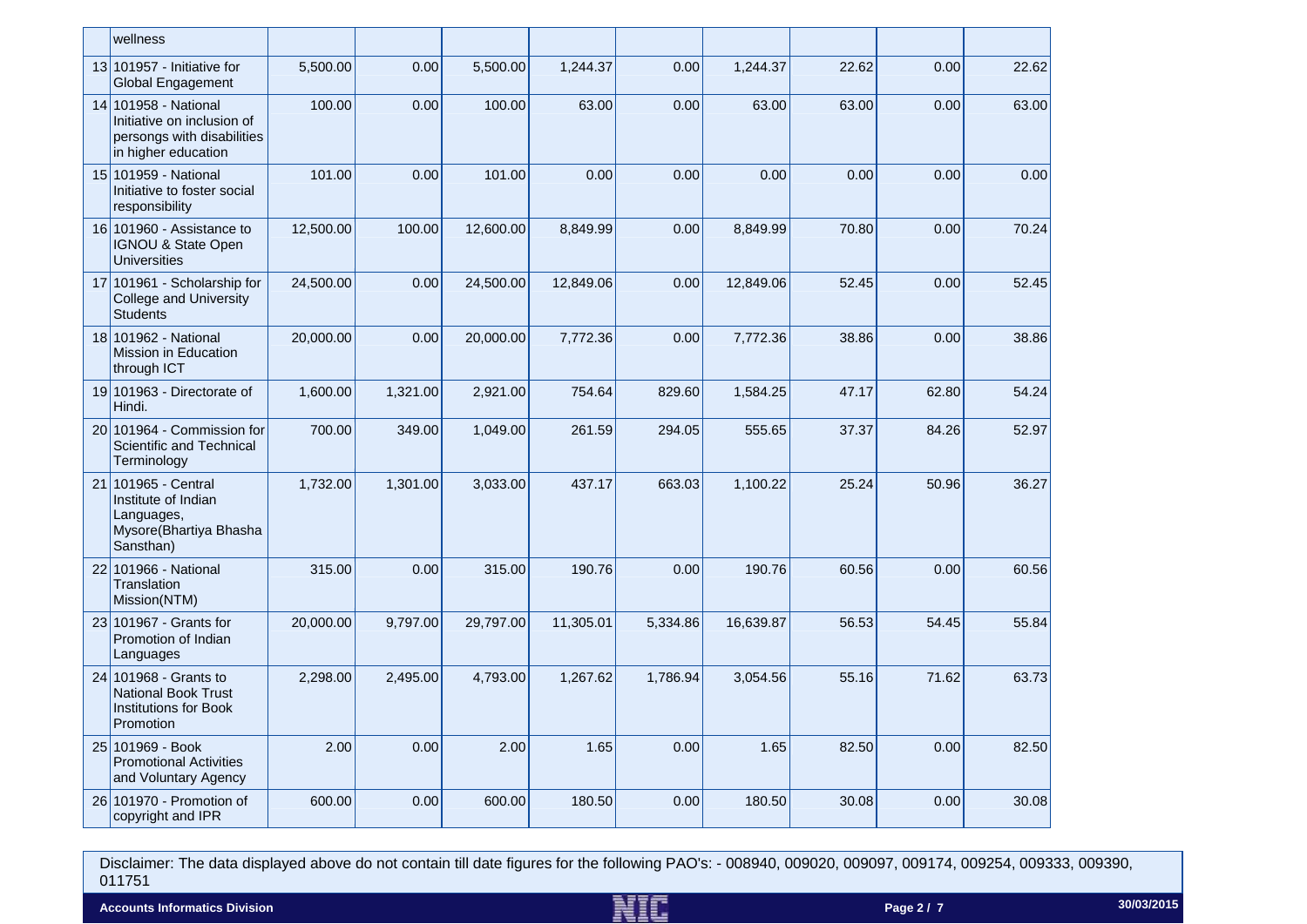| 27 101971 - Auroville<br>Management.                                                                       | 1,500.00   | 218.00     | 1,718.00   | 768.84     | 130.00     | 898.84     | 51.26  | 59.63 | 52.32 |
|------------------------------------------------------------------------------------------------------------|------------|------------|------------|------------|------------|------------|--------|-------|-------|
| $28 101972 -$ Strengthening<br>of governance and<br>accrediation system                                    | 2,000.00   | 0.00       | 2,000.00   | 26.40      | 0.00       | 26.40      | 1.32   | 0.00  | 1.32  |
| 29 101973 - Strengtheing<br>statistical and public<br>information system                                   | 3,100.00   | 0.00       | 3,100.00   | 725.54     | 0.00       | 725.54     | 23.40  | 0.00  | 23.40 |
| 30 101975 - National<br>University of Edu.<br>Planning and<br>Administration (NUEPA).                      | 1,300.00   | 1,663.00   | 2,963.00   | 871.58     | 1,150.55   | 2,022.13   | 67.04  | 69.19 | 68.25 |
| 31 101976 - Indian Institute<br>of Technology                                                              | 250,000.00 | 157,602.00 | 407,602.00 | 189,314.96 | 112,818.00 | 302,132.96 | 75.73  | 71.58 | 74.12 |
| $32 101977 - Programme for$<br>Apprenticeship training<br>Scholarships and<br><b>Stipends</b>              | 7,950.00   | 1,822.00   | 9,772.00   | 5,865.09   | 1,345.12   | 7,210.21   | 73.77  | 73.83 | 73.78 |
| $33 101978 -$ Indian Institute<br>of Management(IIMs)                                                      | 30,000.00  | 500.00     | 30,500.00  | 20,895.36  | 0.00       | 20,895.36  | 69.65  | 0.00  | 68.51 |
| 34 101979 - National<br>Institute for Industrial<br>Engineering, Mumbai.                                   | 400.00     | 2,536.00   | 2,936.00   | 400.00     | 1,902.00   | 2,302.00   | 100.00 | 75.00 | 78.41 |
| 35 101980 - National<br>Institute for Technical<br><b>Teachers</b><br>Training(NITTTRs)                    | 3,500.00   | 6,150.00   | 9,650.00   | 2,363.34   | 4,611.50   | 6,974.84   | 67.52  | 74.98 | 72.28 |
| 36 101981 - Indian School<br>of Mines Dhanbad                                                              | 11,000.00  | 6,956.00   | 17,956.00  | 9,548.00   | 5,206.00   | 14,754.00  | 86.80  | 74.84 | 82.17 |
| 37 101982 - Boards of<br>Apprenticeship<br>Trainings, Bombay,<br>Calcutta, Kanpur and<br>Chennai.          | 350.00     | 1,130.00   | 1,480.00   | 308.81     | 846.56     | 1,155.37   | 88.23  | 74.92 | 78.07 |
| 38 101983 - Technical<br><b>Education Quality</b><br>Improvement Project of<br>Govermnent of<br>India(EAP) | 45,000.00  | 0.00       | 45,000.00  | 31,026.82  | 0.00       | 31,026.82  | 68.95  | 0.00  | 68.95 |
| 39 101984 - Setting up IIITs<br>in PPP Mode                                                                | 1,600.00   | 0.00       | 1,600.00   | 744.28     | 0.00       | 744.28     | 46.52  | 0.00  | 46.52 |
| 40 102186 - Setting up of<br>New Schools of Planning<br>and Architecture                                   | 8,500.00   | 2,430.00   | 10,930.00  | 6,400.00   | 1,800.00   | 8,200.00   | 75.29  | 74.07 | 75.02 |
| 41 102187 - Training &                                                                                     | 5,000.00   | 0.00       | 5,000.00   | 3,161.72   | 0.00       | 3,161.72   | 63.23  | 0.00  | 63.23 |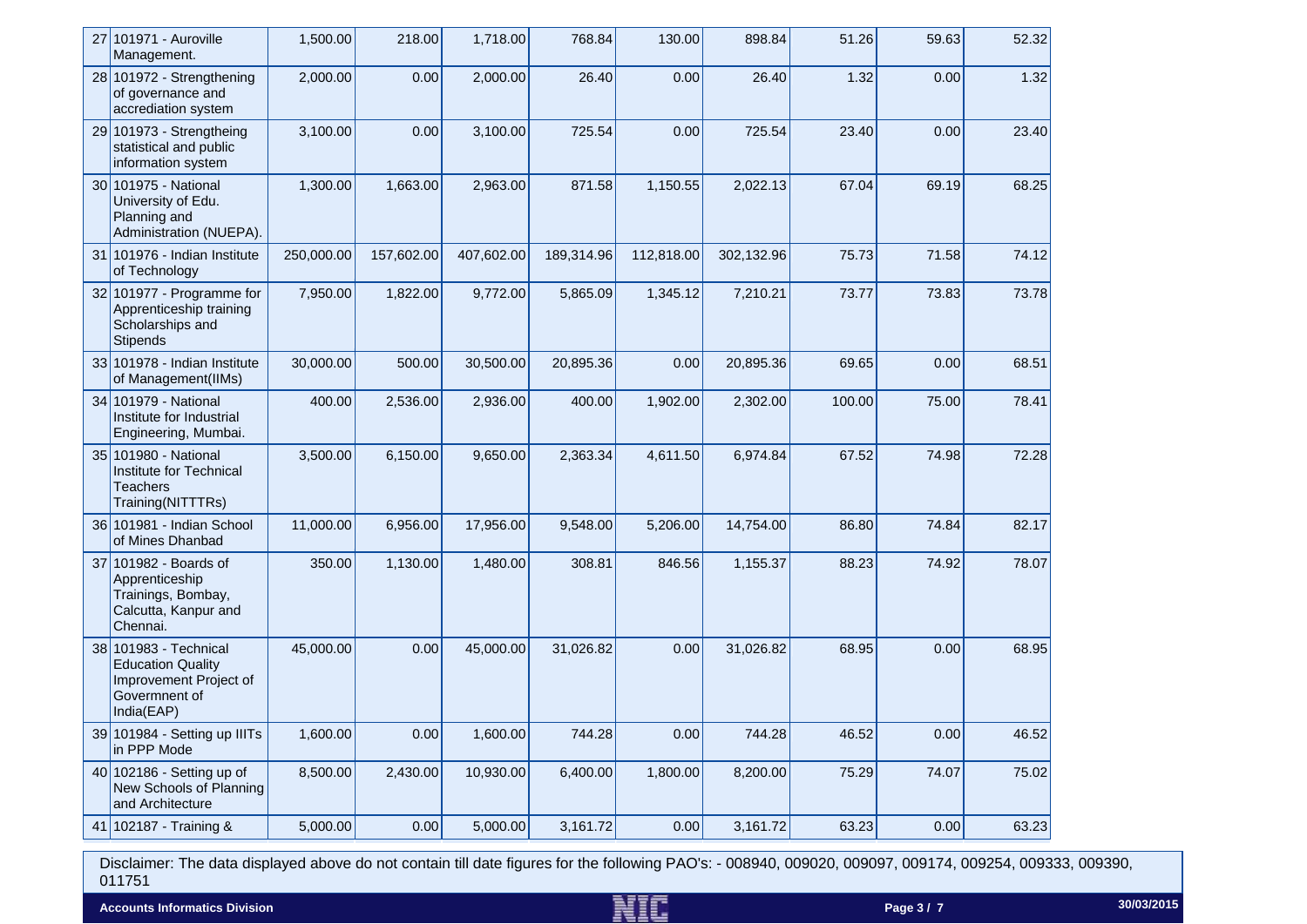| <b>Research in Frontier</b><br>Areas                                                                                      |            |           |            |            |           |            |       |       |       |
|---------------------------------------------------------------------------------------------------------------------------|------------|-----------|------------|------------|-----------|------------|-------|-------|-------|
| 42 102188 - All India Coucil<br>of Technical<br>Education(AICTE)                                                          | 27,500.00  | 100.00    | 27,600.00  | 24,105.45  | 0.00      | 24,105.45  | 87.66 | 0.00  | 87.34 |
| 43 102189 - National<br>Institute of<br>Technology(NIT)                                                                   | 129,000.00 | 87,382.00 | 216,382.00 | 106,525.00 | 65,100.00 | 171,625.00 | 82.58 | 74.50 | 79.32 |
| 44 102190 - Support to<br>Indian Institute of<br>Science (IISc) and Indian<br><b>Institutes of Science</b><br>Education & | 81,000.00  | 25,723.00 | 106,723.00 | 57,957.00  | 18,450.00 | 76,407.00  | 71.55 | 71.73 | 71.59 |
| 45 102191 - Support to<br>Indian Institutes of<br>Information Technology<br>(Allahabad, Gwlaior,<br>Jabalpur and Ka       | 20,000.00  | 3,184.00  | 23,184.00  | 15,176.61  | 1,986.22  | 17,162.83  | 75.88 | 62.38 | 74.03 |
| 46 102192 - Assistance to<br>other institutes including<br>SLIET, NERIST, NIFFT<br>Ranchi, CIT Korkajhar                  | 6,000.00   | 9,652.00  | 15,652.00  | 4,135.00   | 6,446.06  | 10,581.06  | 68.92 | 66.78 | 67.60 |
| 47 102193 - National<br>Initiative for Design<br>Innovation                                                               | 4,500.00   | 0.00      | 4,500.00   | 497.98     | 0.00      | 497.98     | 11.07 | 0.00  | 11.07 |
| 48 102194 - National<br>Initiative for Technology<br>Transfer                                                             | 3,500.00   | 0.00      | 3,500.00   | 1,165.00   | 0.00      | 1,165.00   | 33.29 | 0.00  | 33.29 |
| 49 102196 - Support for skill<br>Based higher education<br>including community<br>colleges                                | 100.00     | 0.00      | 100.00     | 0.00       | 0.00      | 0.00       | 0.00  | 0.00  | 0.00  |
| 50 102199 - IIT, Hyderabad<br>(EAP)                                                                                       | 5,500.00   | 0.00      | 5,500.00   | 1,650.00   | 0.00      | 1,650.00   | 30.00 | 0.00  | 30.00 |
| 51 102201 - Setting up of<br>Indian Institute of<br>Engineering, Science and<br>Technology(IIEST)                         | 11,995.00  | 0.00      | 11,995.00  | 2,833.00   | 0.00      | 2,833.00   | 23.62 | 0.00  | 23.62 |
| $52$ 102203 - Establishment<br>of multi-disciplinary<br>research universities and<br>creation of Centres od<br>Excell     | 0.00       | 0.00      | 0.00       | 0.00       | 0.00      | 0.00       | 0.00  | 0.00  | 0.00  |
| 53 102204 - Setting up of<br>Inter-Institutional<br>Centres creation of                                                   | 1.00       | 0.00      | 1.00       | 0.00       | 0.00      | 0.00       | 0.00  | 0.00  | 0.00  |

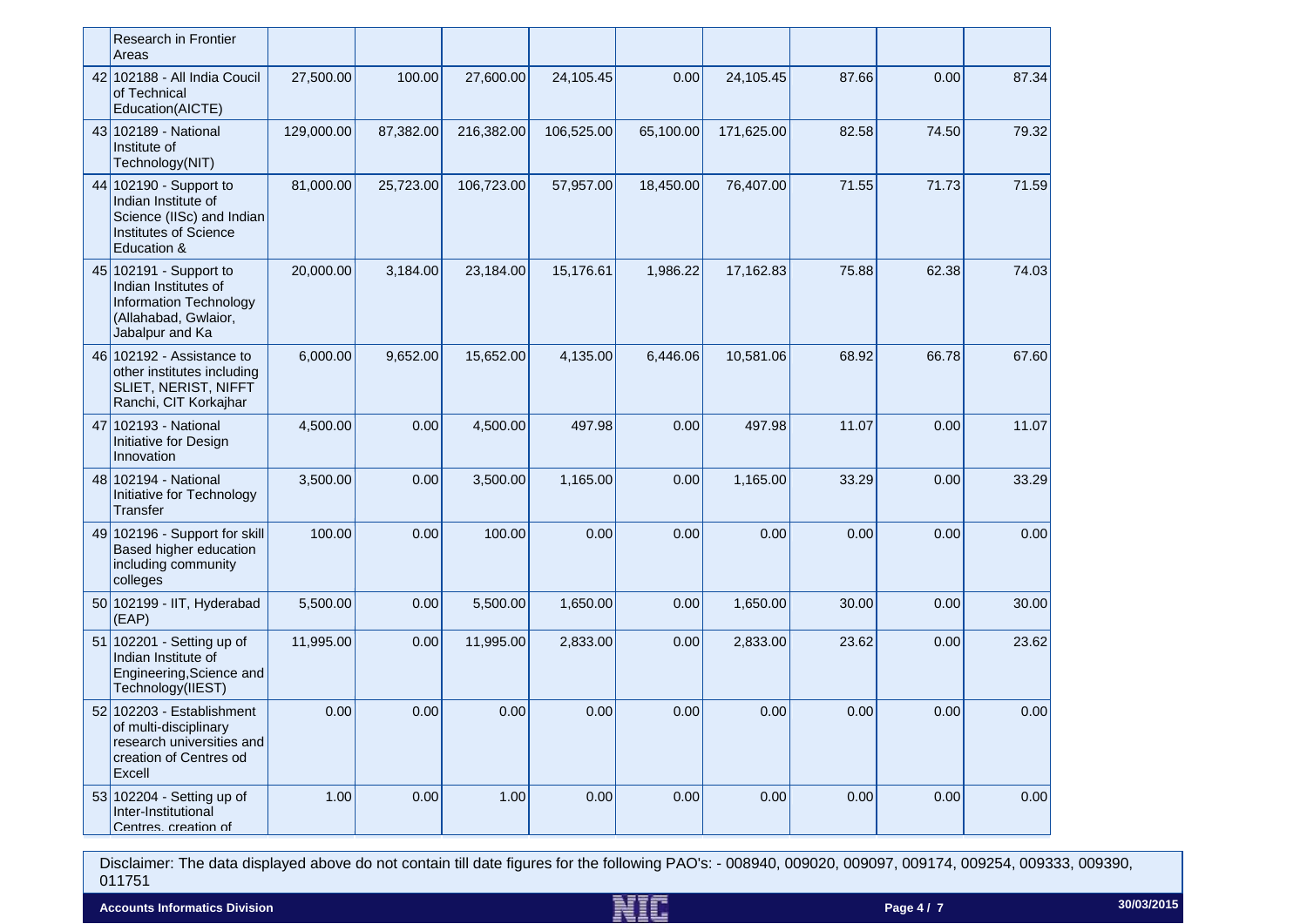|    | <b>Excellence Cluster</b><br><b>Networks and Esta</b>                                                               |      |                                        |            |            |            |                         |       |        |        |
|----|---------------------------------------------------------------------------------------------------------------------|------|----------------------------------------|------------|------------|------------|-------------------------|-------|--------|--------|
|    | 54 102205 - Quality<br>Improvement<br>Programme for<br>Management, Pharmacy<br>education and hotel<br>management    | 1.00 | 0.00                                   | 1.00       | 0.00       | 0.00       | 0.00                    | 0.00  | 0.00   | 0.00   |
|    | 55 102206 - Secretariat-<br><b>Social Services</b>                                                                  | 0.00 | 9,999.00                               | 9,999.00   | 0.00       | 5,144.31   | 5,144.31                | 0.00  | 51.45  | 51.45  |
|    | 56 102207 - Discretionary<br><b>Grants by Ministers</b>                                                             | 0.00 | 4.00                                   | 4.00       | 0.00       | 0.72       | 0.72                    | 0.00  | 18.00  | 18.00  |
|    | 57 102208 - Copyright<br><b>Board</b>                                                                               | 0.00 | 428.00                                 | 428.00     | 0.00       | 136.26     | 136.26                  | 0.00  | 31.84  | 31.84  |
|    | 58 102209 - Copyright<br>Office                                                                                     | 0.00 | 235.00                                 | 235.00     | 0.00       | 25.17      | 25.17                   | 0.00  | 10.71  | 10.71  |
|    | 59 102210 - Educational<br><b>Institutions Abroad</b>                                                               | 0.00 | 727.00                                 | 727.00     | 0.00       | 0.00       | 0.00                    | 0.00  | 0.00   | 0.00   |
|    | 60 102334 - Improvement in<br>the pay scale of<br><b>University &amp; College</b><br><b>Teachers</b>                | 0.00 | 180,000.00                             | 180,000.00 | 0.00       | 159,080.35 | 159,080.35              | 0.00  | 88.38  | 88.38  |
| 61 | 102336 - Shastri Indo-<br>Canadian Institute                                                                        | 0.00 | 277.00                                 | 277.00     | 0.00       | 0.00       | 0.00                    | 0.00  | 0.00   | 0.00   |
|    | 62 102338 - Other Item                                                                                              | 0.00 | 1.00                                   | 1.00       | 0.00       | 0.00       | 0.00                    | 0.00  | 0.00   | 0.00   |
|    | 63 102340 - Refund of<br>Income Tax                                                                                 | 0.00 | 164.00                                 | 164.00     | 0.00       | 164.00     | 164.00                  | 0.00  | 100.00 | 100.00 |
|    | 64 102341 - Financial<br><b>Assistance to National</b><br><b>Research Professors</b>                                | 0.00 | 130.00                                 | 130.00     | 0.00       | 71.70      | 71.70                   | 0.00  | 55.15  | 55.15  |
|    | 65 102344 - Commonwealth<br>of Learning                                                                             | 0.00 | 600.00                                 | 600.00     | 0.00       | 600.00     | 600.00                  | 0.00  | 100.00 | 100.00 |
|    | 66 Total                                                                                                            |      | 1,617,647.00 1,071,127.00 2,688,774.00 |            | 953,968.53 |            | 802,047.72 1,756,016.30 | 58.97 | 74.88  | 65.31  |
|    | 67 102348 - Scholarship to<br>Students from Non Hindi<br>Speaking States, UTs<br>and other scholarship              | 0.00 | 10.00                                  | 10.00      | 0.00       | 0.00       | 0.00                    | 0.00  | 0.00   | 0.00   |
|    | 68 102350 - Indian Scholars<br>going abroad against<br>Scholarships offered by<br>Foreign Government,<br>Organisati | 0.00 | 90.00                                  | 90.00      | 0.00       | 24.98      | 24.98                   | 0.00  | 27.76  | 27.76  |
|    | 69 102352 - Contribution to<br><b>UNESCO</b>                                                                        | 0.00 | 1,120.00                               | 1,120.00   | 0.00       | 1,510.68   | 1,510.68                | 0.00  | 134.88 | 134.88 |

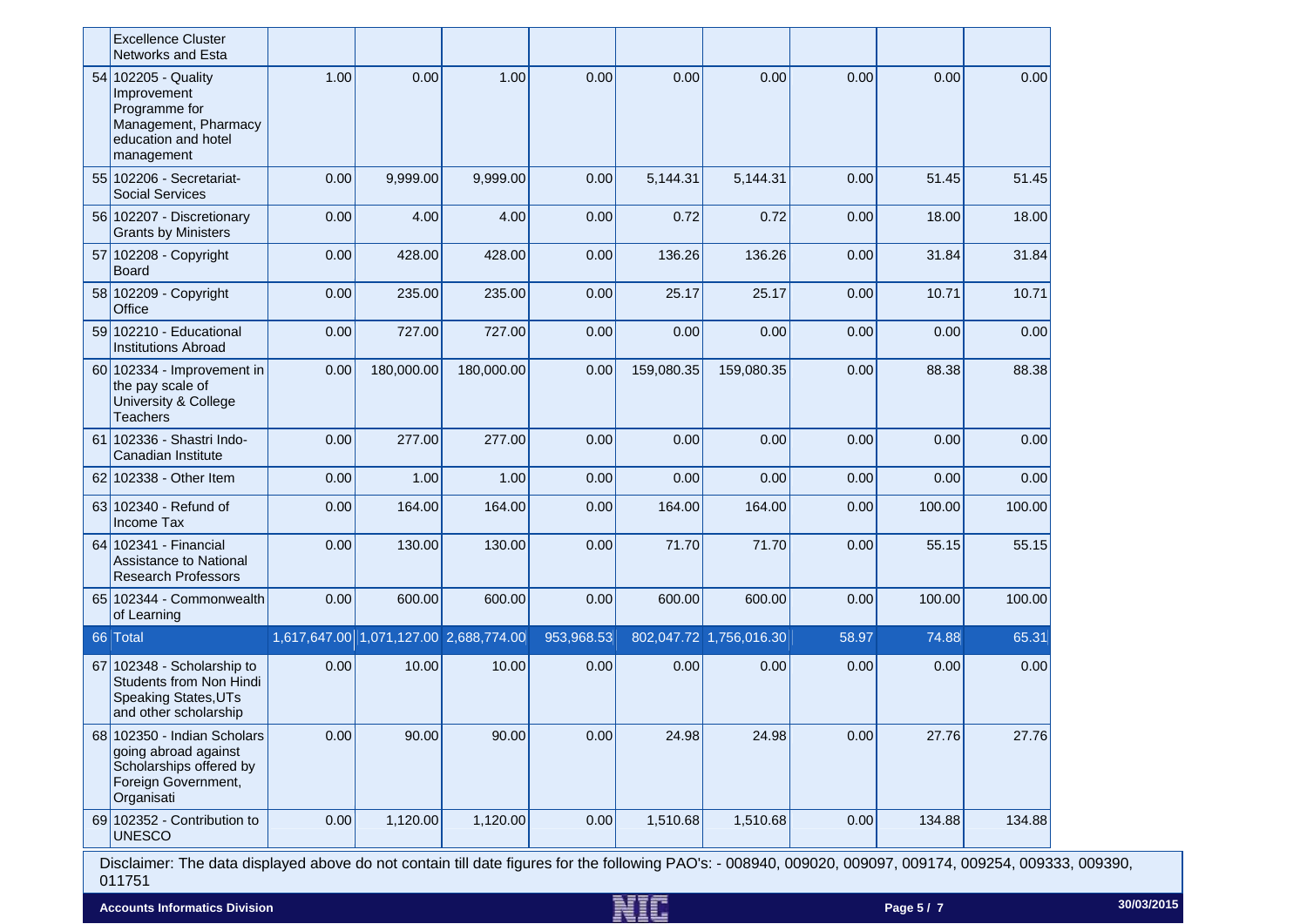|    | 70 102354 - Deputation and<br>Delegation to UNESCO                                                                       | 0.00      | 68.00    | 68.00     | 0.00   | 29.25    | 29.25    | 0.00  | 43.01 | 43.01 |
|----|--------------------------------------------------------------------------------------------------------------------------|-----------|----------|-----------|--------|----------|----------|-------|-------|-------|
|    | 71 102361 - Visit of Foreign<br>Delegation to Indian                                                                     | 0.00      | 15.00    | 15.00     | 0.00   | 8.43     | 8.43     | 0.00  | 56.20 | 56.20 |
|    | 72 102362 - Holding of<br>Meeting, Conference<br>and Organisations of<br>exhibition in furtheaance<br>of UNESCOs ai      | 0.00      | 25.00    | 25.00     | 0.00   | 1.65     | 1.65     | 0.00  | 6.60  | 6.60  |
|    | 73 102364 - National<br><b>Commission for Minority</b><br><b>Educational Institutions</b><br>(NCMEI)                     | 0.00      | 402.00   | 402.00    | 0.00   | 283.15   | 283.15   | 0.00  | 70.44 | 70.44 |
|    | 74 102366 - National<br><b>Monitoring Committee</b><br>for Minority Education<br>(NMCME)                                 | 0.00      | 26.00    | 26.00     | 0.00   | 19.10    | 19.10    | 0.00  | 73.46 | 73.46 |
|    | 75 102368 - Expenditure on<br>Seminars, Committees<br>Meetings etc. TA, DA to<br><b>Non-Official Members</b>             | 0.00      | 50.00    | 50.00     | 0.00   | 13.53    | 13.53    | 0.00  | 27.06 | 27.06 |
|    | 76 102369 - Indian National<br>Digital Library in<br><b>Engineering Science and</b><br>Technology (INDEST)<br>Consortium | 0.00      | 2,634.00 | 2,634.00  | 0.00   | 2,200.00 | 2,200.00 | 0.00  | 83.52 | 83.52 |
| 77 | 102372 - Asian Institute<br>of Technology, Bangkok                                                                       | 0.00      | 36.00    | 36.00     | 0.00   | 35.99    | 35.99    | 0.00  | 99.97 | 99.97 |
|    | 78 102376 - Inernational<br><b>Technical Co-Operation</b>                                                                | 0.00      | 1.00     | 1.00      | 0.00   | 0.00     | 0.00     | 0.00  | 0.00  | 0.00  |
|    | 79 102645 - CIIL,<br>Mysore(BBS) and<br>Regional Languages<br>Centers-Linguistic Data<br>Consortium-II                   | 163.00    | 0.00     | 163.00    | 77.24  | 0.00     | 77.24    | 47.39 | 0.00  | 47.39 |
|    | 80 102646 - National<br><b>Testing Service(NTS)</b>                                                                      | 190.00    | 0.00     | 190.00    | 102.09 | 0.00     | 102.09   | 53.73 | 0.00  | 53.73 |
|    | 81 102647 - Development<br>of Telgu & Kannada                                                                            | 200.00    | 0.00     | 200.00    | 12.60  | 0.00     | 12.60    | 6.30  | 0.00  | 6.30  |
|    | 82 103243 - Central<br><b>University Seemandhra</b>                                                                      | 100.00    | 0.00     | 100.00    | 0.00   | 0.00     | 0.00     | 0.00  | 0.00  | 0.00  |
|    | 83 103244 - Seemandhra &<br>Telangana Tribal<br><b>Universities</b>                                                      | 200.00    | 0.00     | 200.00    | 0.00   | 0.00     | 0.00     | 0.00  | 0.00  | 0.00  |
|    | 84 103245 - Setting up                                                                                                   | 10,000.00 | 0.00     | 10,000.00 | 0.00   | 0.00     | 0.00     | 0.00  | 0.00  | 0.00  |